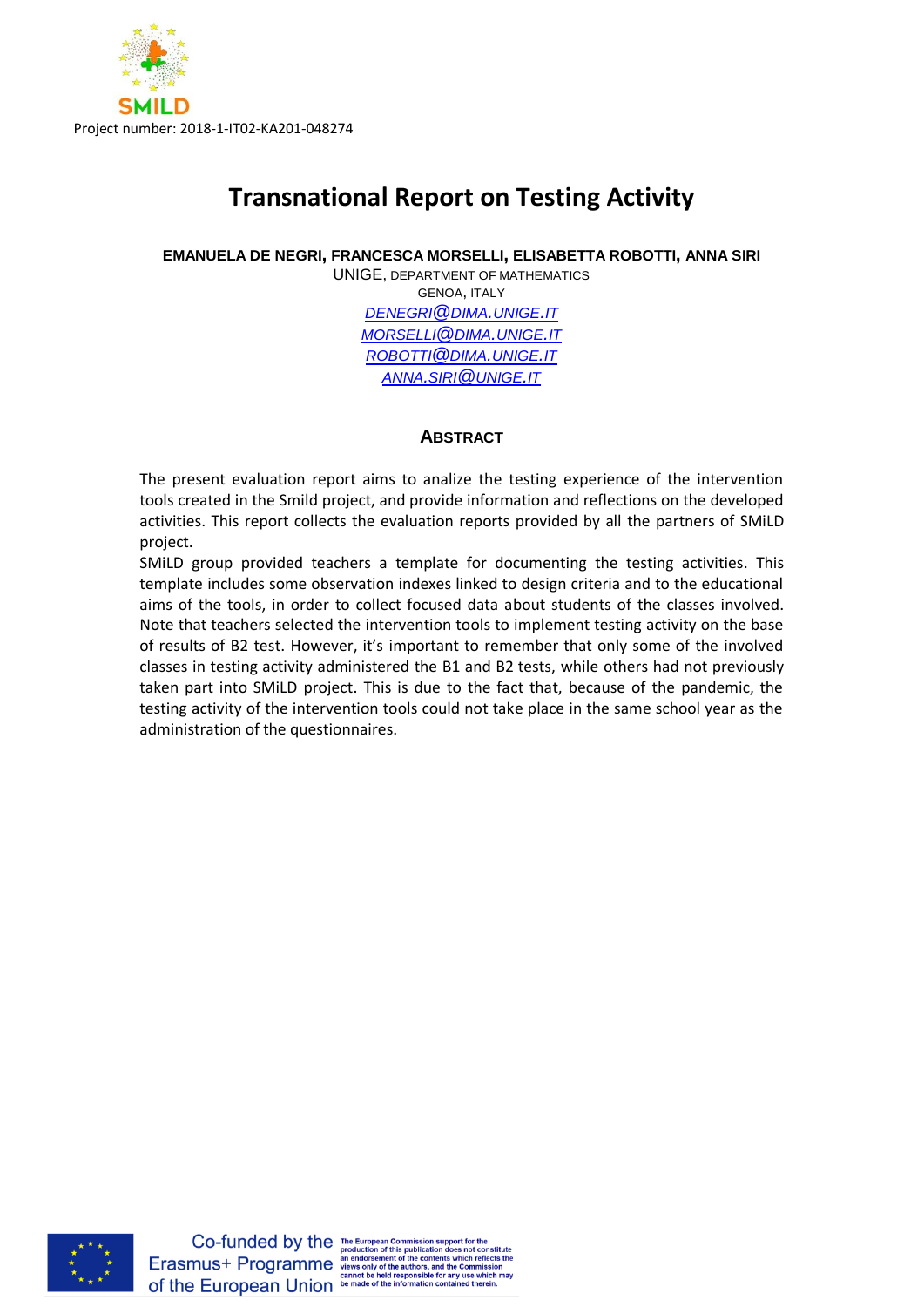

# **Contents**



 $\label{eq:co-fundred} \begin{minipage}{0.9\linewidth} Co-fundred by the {\tiny\begin{subarray}{l} The European Commission support for the production of this publication does not constitute the contents which reflects the Ciphers. For example, a more very of the authors, and the Commission cannot be held responsible for any use which may off the European Union be made of the information contained therein.} \end{subipage}$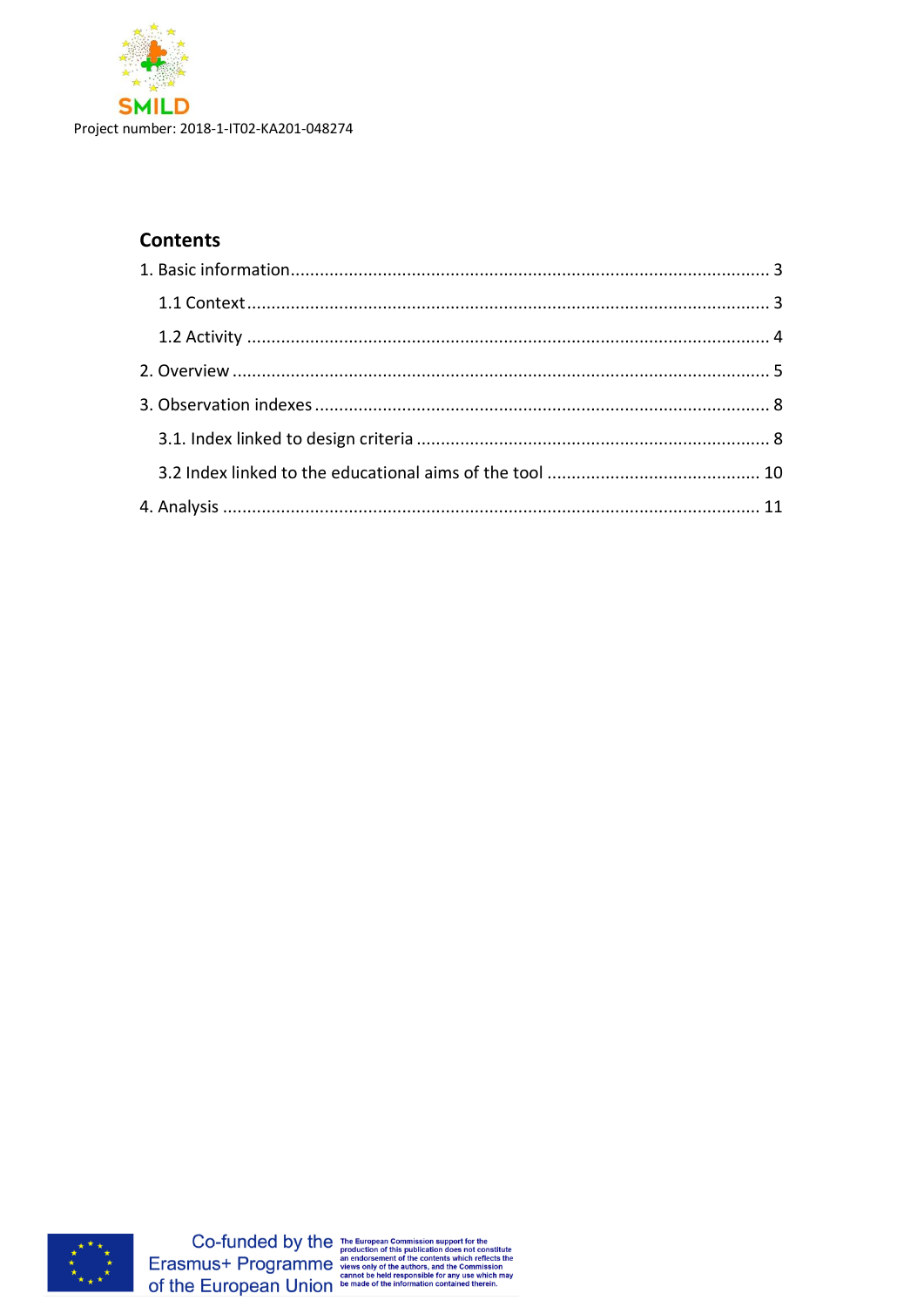

# <span id="page-2-0"></span>**1. Basic information**

# <span id="page-2-1"></span>**1.1 Context**

In the following, the context description of the testing activity in each partners' country is presented.

UNIVERSITY OF GENOVA and Liceo Machiavelli, ITALY:

5 high-schools and 2 vocational schools, 12 teachers and 13 classes were involved in testing activity.

Students were aged 14/16 (grade 9, grade 10). There was also one class with adult students (in vocational school). On average, in each class there were 1 to 3 students with MLD and some low achievers students.

The teachers involved had high levels of professional experience (teachers-researchers, teachers with extensive professional experience).

# INSTITUTO POLITÉCNICO DE BRAGANÇA, BRAGANÇA, PORTUGAL

The testing activity was implemented within a group of 21  $8<sup>th</sup>$  grade students (aged 14-15), from 4 different classes, at the Agrupamento de Escolas Emídio Garcia, in Bragança, Portugal. The activity was carried by 3 very experienced teachers, with advanced training in education.

# SP5, POLAND

Testing activity was carried out in a primary school providing general education to students aged 7-15. The school has special needs classes for students who have learning difficulties and disabilities. The school is located in Świdnik (Poland).

Teachers engaged in testing activity are math teachers with more than 20 years of experience in teaching. Totally, 6 classes were involved. Each class was about 25-28 students, 2-3 of whom were students with MLD and 4-5 low-achievers.

#### UNIVERSITY OF WROCLAW, POLAND

The University of Wroclaw involved in the testing a total of 3 schools, 7 teachers and 6 classes with a total of 140 students. The teachers involved were 7 (4 in mathematics, 1 in computer science and 1 in ethics, 1 in French).

Preliminary remarks: in Poland, primary school lasts 8 years and includes students from 6-7 years old to 13-14 years old, high school lasts 4 years and after the education reform in high school, has students starting from age 13-14 years at introductory and zero classes, up to 18-19 years old. Tests and tools were administered to students in the 7th and 8th grade of the primary school and to high school students in the 9th grade. Thus, students between the ages of 12 and 15 were involved. At primary school no. 73 in Wroclaw, 20 students with learning disorders (BES) were identified, as in Poland there is no specific definition for students with learning problems uniquely related to mathematics. The high school is of the general type: students can choose some characterizing subjects in their pathway, while others, such as mathematics, remain compulsory. At Lyceum, none of the 8 students involved have certifications concerning learning disorders nor problems in mathematics. The teachers involved are both early-career and experienced staff with decades of experience aged between 30 and 60.

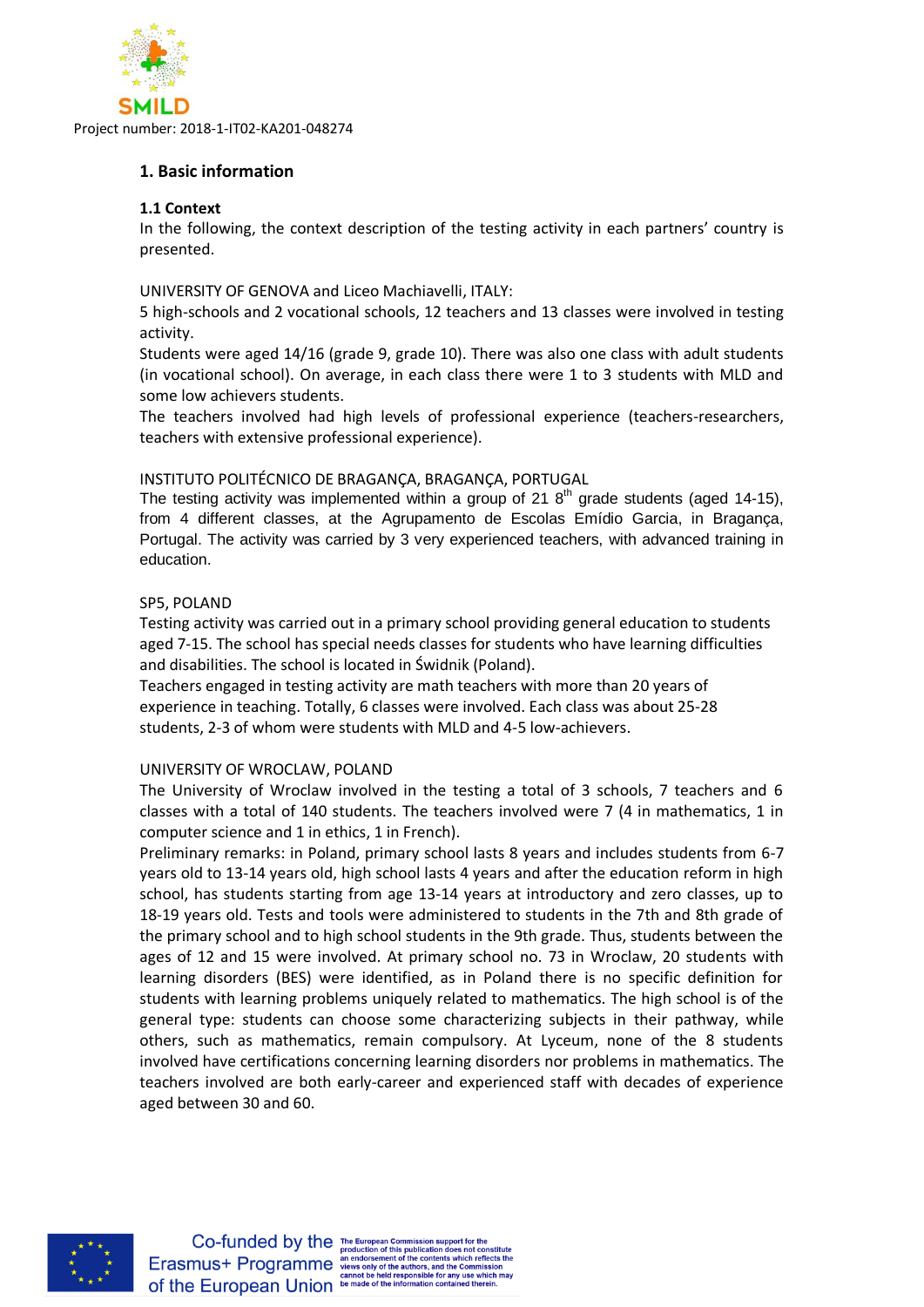

# <span id="page-3-0"></span>**1.2 Activity**

In the following we present the description of the activities implemented in each testing by each partner.

#### UNIVERSITY OF GENOVA and Liceo Machiavelli, ITALY:

On the basis of the results obtained through B2 questionnaire, we identified difficulties especially in the algebraic domain. For this, Algebra was the most investigated mathematical domain both with respect to the cognitive aspects of reasoning and memory. The intervention tools that were tested are: "Simplification of Algebraic Expressions", "Introducing how to count the value of more complex algebraic expression - Algebra" and "Problems".

Moreover, the Intervention tools with DESMOS (https://www.desmos.com/?lang=en) were frequently chosen for the testing activity for different reasons: first, DESMOS allows teachers to deal with algebra; second, it allows managing activities remotely, which is needed of because the pandemic emergency situation; finally, DESMOS allows supporting the motivational aspects, due to its dinamic approach, which is, in the period of pandemic crisis and school restrictions, a not negligible, if not fundamental, element of the educational activity.

Through B2 questionnaire some difficulties concerning domain of Arthmetics were identified above all in vocational schools students, in particular in Memory and Reasoning cognitive areas. For this, the tested intervention tools were: "Multiplying powers which have the same base" and "Arithmetical Reasoning"

In general, the intervention tools were administered in some lessons of 1 or 2 hours each. More in details, the following table shows how many lessons took place in the Italian testing activity and how they lasted.

| Number of lessons | Duration of each lesson    | <b>Total hours</b> |
|-------------------|----------------------------|--------------------|
|                   | 1h                         | 17 <sub>h</sub>    |
|                   | 1,5h (including Monitoring | 6h                 |
|                   | tool)                      |                    |
|                   | 2 h                        | 12 <sub>h</sub>    |
|                   |                            |                    |
| Total: 28 lessons |                            | Total: 39 hours    |

Due to pandemic, the actual Implementation of testing activity was not exactly the intended implementation. For instance, the choice of the intervention tools was dictated by the need to carry out the lesson remotely. Nevertheless, the tools kit of SMiLD offered a significant range of tools perfectly adaptable to the special constraints of teaching in pandemic.

Regarding the Intervention tools using DESMOS, a teacher said: "The simplicity of the articulation (not of the contents) of the activity made the actual implementation corresponding to the expected one (apart from some slight slippage of the foreseen timing, since it was necessary to acquire the fundamental knowledge of the DESMOS environment)."

The great motivation and participation of students in the lessons was another relevant educational aspect identified by the teachers in using intervention tools based on DESMOS. Motivation, as mentioned above, was one of the aims of the educational activities to face the remote teaching.

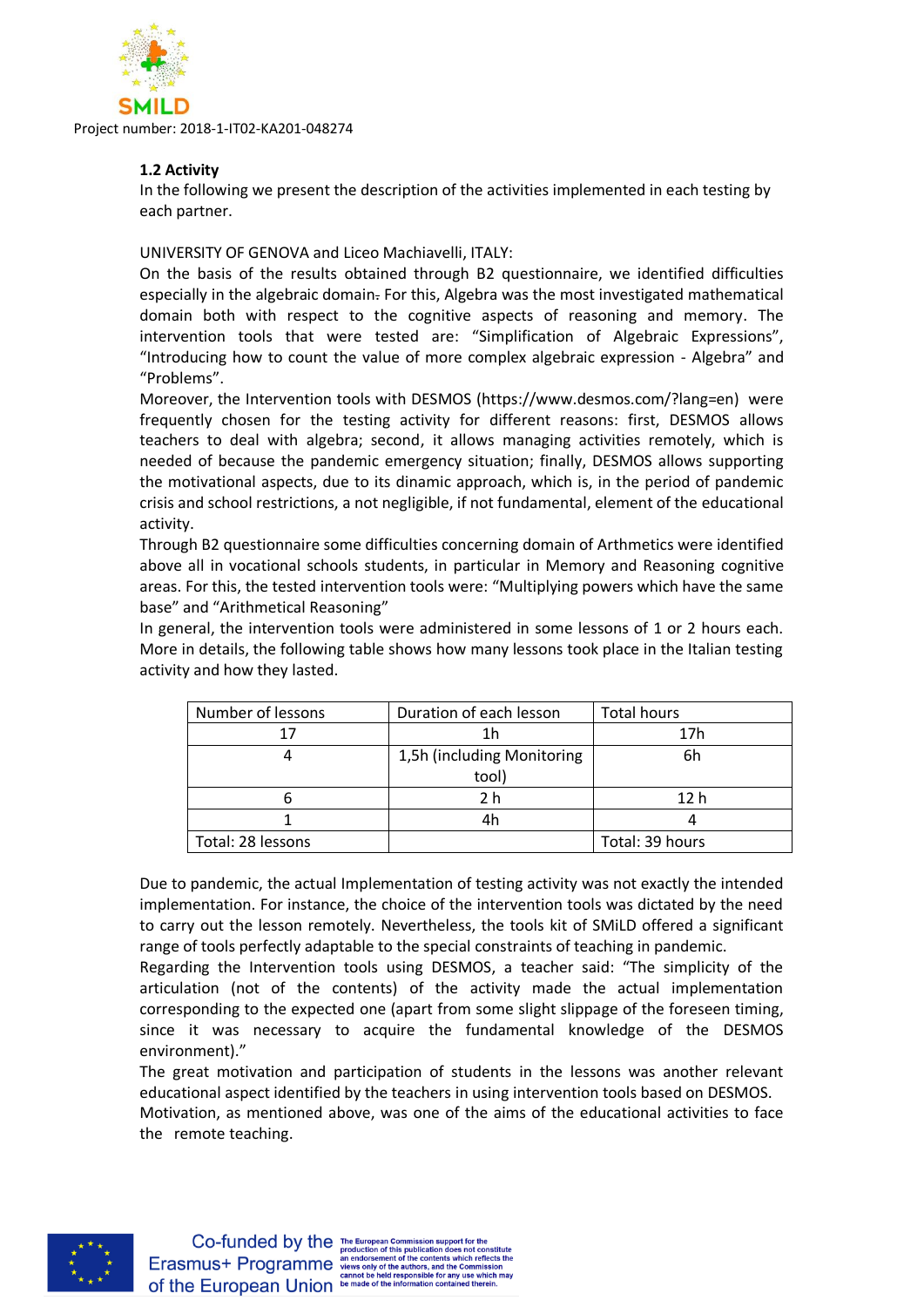

#### INSTITUTO POLITÉCNICO DE BRAGANÇA, BRAGANÇA, PORTUGAL

After analysing the results of the application of the B2 questionnaires, the area with the greatest difficulties was found in the Algebra domain. Therefore, we chose to test two intervention tools related to this area:

- *Playing with variables and algebraic expressions*
- *Scales, weights and first degree equations*

The first intervention tool (*Playing with variables and algebraic expressions*) aims at helping students with difficulties in the simplification of algebraic expressions as well as those who have trouble with the concept of variable, and it is related to the cognitive area of Memory. It was designed to be addressed to the whole class, in about 45 minutes, using manipulable tools.

The second intervention tool (*Scales, weights and first degree equations*) aims at helping students with difficulties to establish a relationship between an equation and a balanced scale and in translating the situation into mathematical language; it is related to the cognitive area of Reasoning**.** It was designed to be addressed to the whole class, during about thirty minutes, using manipulable tools.

Due to the pandemic and the fact that the schools were closed, it was not possible to test intervention tools as planned, so the implementation was made only in the beginning of January with the collaboration of the Agrupamento de Escolas Emídio Garcia. The testing activity was carried out with 21 students of 8th grade (classes A, B, F and G) that revealed difficulties in the B2 questionnaire, with the collaboration of 3 teachers.

#### SP5, POLAND

The tested intervention tools concerned Algebra, Geometry and Arithmetics.

Despite pandemic, polish teachers in the SMiLD project, were able to test some intervention tools in face-to-face lessons (in that period, the restrictions for the Polish school were less pressing in comparison to the other partners' countries). This allowed them to use different intervention tools with students with MLD as well.

The intervention tools were implemented as intended (online or face to face lessons) The online lessons were 30 minutes long and the face-to-face lessons were 45 minutes long.

#### UNIVERSITY of WROCLAW, POLAND

On the basis of the results obtained through B2 questionnaire, we identified difficulties especially in reasoning in Algebra and Arithmetic domain, sometimes in Gometry too. The intervention tools were implemented both online and in face-to-face lessons with Groups up to 30 students. Lessons were 45 minutes long.

#### <span id="page-4-0"></span>**2. Overview**

A general overview on the testing activity highlights that the intervention tools which use online applications, for example, https://www.desmos.com/?lang=pl or https://www.geogebra.org/?lang=en were a very useful material for both students and teachers. Indeed, they allowed all the students to take active part in the lesson and activate each of them as resource for the others. Moreover, these intervention tools made understanding the subject easier, especially by enabling them to manipulate the math objects on the screen. This is in line with the principles of UDL (Universal Design for Learning) which are adopted by SMiLD researchers as inclusive design model .

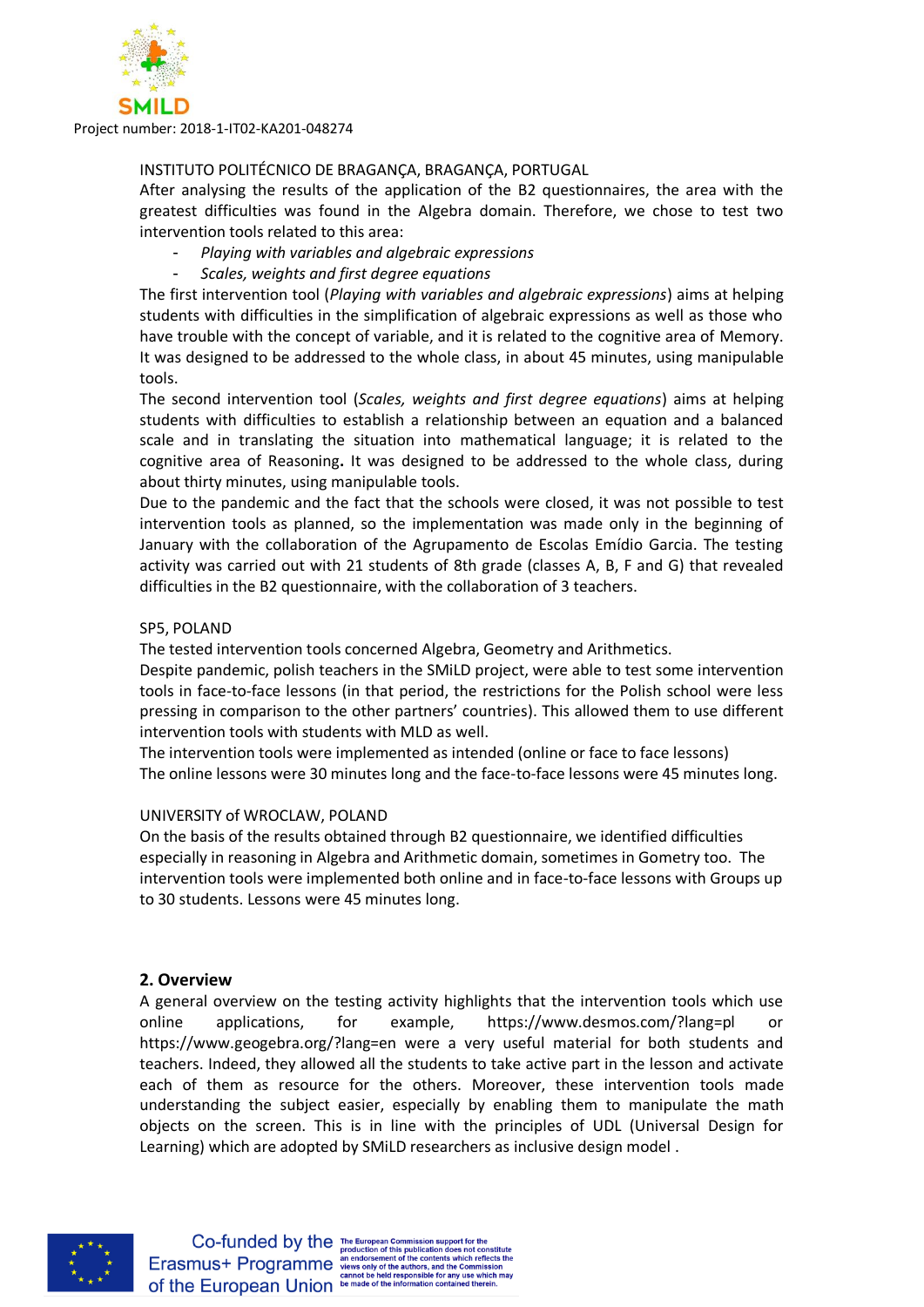

The mentioned intervention tools also allowed teachers to face the need of distance teaching that in most of countries of partners was imposed by government due to pandemic.

Fortunately, the Polish partner was able to test some intervention tools with face-to-face teaching and the results were very encouraging.

#### UNIVERSITY OF GENOVA and Liceo Machiavelli, ITALY

Most of the time, the testing activity is carried out through distance teaching during the pandemic of 2020/21. For this, as said before, Intervention tools with DESMOS were the most frequently chosen. As matter of fact, DESMOS offers functionalities allowing teachers both to interact in synchronous lessons with students and to introduce new math concepts in unusual and inspiring contexts. Moreover, since the teaching period of the experimentation corresponded to the second school year of distance teaching, no problem regarding the use of technology raised. The teachers used the intervention tools to introduce new mathematical concepts concerning, most frequently, Algebra and Arithmetic (for instance: "equation of a line", "graph of a line in Cartesian plane", "equation and graph of a bundle of straight lines" in both a symbolic and graphical way). In some cases the intervention tools with Desmos conveyed educational approaches very far from the usual way of teaching. For this reason, teachers and students needed some lessons (generally a couple of lessons) to became more confident. But, in general, the educational approach adopted in intervention tools, recruited the students' interest and supported feedbacks exchange. In general, we can observe that students worked with interest and in collaborative way, improving their knowing about concepts being taught. In some cases, this collaboration modality progressed along the time.

#### INSTITUTO POLITÉCNICO DE BRAGANÇA, BRAGANÇA, PORTUGAL

We gathered the groups of students identified through the questionnaire B2 from each class, scheduled the testing activity and prepared the required material for the application.

About the first intervention tool (*Playing with variables and algebraic expressions*), the teacher presented to the students the materials to be used and explained how the activity was supposed to be developed, explaining the concept of variable. The students repeated the exercise that have been increased in difficulty.

The students replaced the values of the variables correctly but some revealed difficulties using fractions and manipulating several variables.

There were no major difficulties in implementing the activity and the use of manipulable materials proved to increase the understanding of the concept of variable.

As the students repeated the process, the difficulties were attenuated and when they were presented to the monitoring tool, the majority of the students answered the questions correctly.

About the second intervention tool (*Scales, weights and first degree equations*), the teacher presented the materials to be used to the students as well as their symbology and gave an example.

Initially, using symbology proved to be simpler than just writing; the use of manipulable materials proved to increase the ability of translating current life situations into mathematical language and to solve equations.

In both activities, the students were very receptive and focused to the teacher's instructions, striving to perform the proposed tasks and showing interest in learning.

With the application of the monitoring tools there was, in general, an improvement in the performance of students.

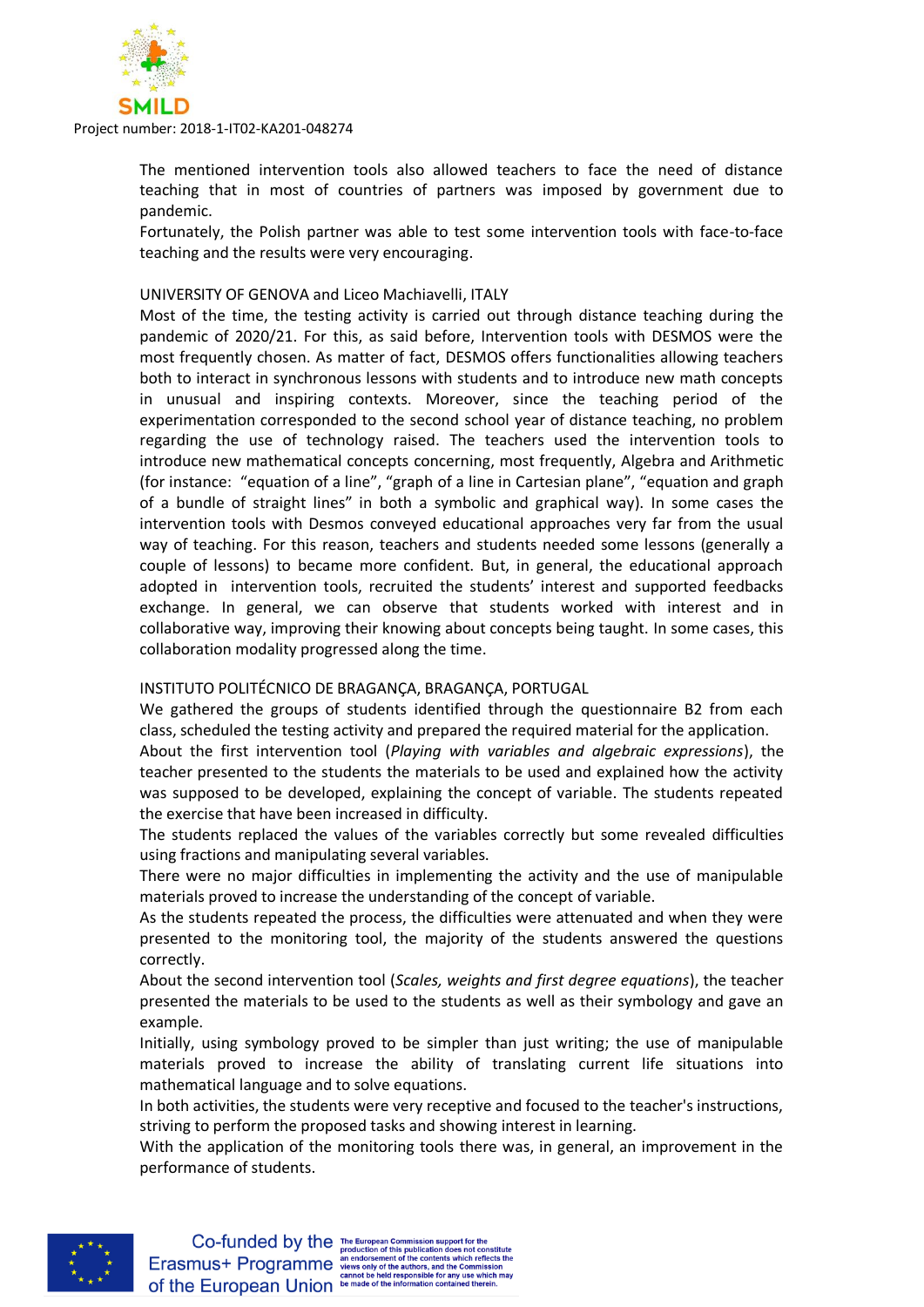

# SP5, POLAND

The tested intervention tools concerned Algebra, Geometry and Arithmetic:

- o *Multiplying powers which have the same base*
- o *Comparing decimal numbers*
- o *Supporting Memory in Geometrical Problems 1 and 2*
- o *Inequalities*
- o *Algebra*

3 intervention tools were tested using MS TEAMS with the whole classes during distance learning. Additionally, 3 other intervention tools were used in class in a small group of students (4-5) in each. The face-to-face classes are organised in the traditional way at school for the students who are taking their final exams in May and have difficulty learning mathematics. The new regulations which came into force in January allowed to organise such classes during the pandemic.

The intervention tools which use online applications, for example, <https://www.desmos.com/?lang=pl>or <https://www.geogebra.org/?lang=en> were a very useful material for both students and teachers. They allowed all the students to take active part in the lesson and made understanding the subject easier, especially by enabling them to manipulate the objects on the screen, change the coordinates, angles, etc. The teachers decided to use the intervention tools that don't have online resources only during the faceto-face classes with small numbers of students in a group (4-5). They prepared a lot of scaffolding so that the students could have all the support that was necessary to complete the tasks. A very important part was the immediate feedback which made the students more confident and encouraged them to try even if they didn't have the correct answer. Moreover, while working in a small group, the students felt responsible for their own learning and the learning of their peers so they helped each other and took active part in discussions. They also asked the teachers to clarify the learning objectives, which rarely happens in a big group, because they really wanted to learn.

The students worked really well with the intervention tool. A few had some initial problems with online applications, but they were quickly solved. They were also eager to see some new techniques that the teachers used to explain the new material. The intervention tools made it easier for the students to understand abstract concepts, foe example by clarifying the syntax and the structure of the language or the use of alternative language and symbols to decode information

#### UNIVERSITY of WROCLAW, POLAND

The testing activity was carried out both in class, through face-to-face lessons using blackboard and interactive board, and online, sharing screen and Whiteboard during students' activities. The tested intervention tools were:

- *Understand the meaning of two power properties using logical and manual capabilities*
- *Understanding the roles played by letters and numbers in Algebra.*

Teachers judged the tested Intervention tools easy to implement. Nevertheless, due to in online teaching, the functionalities of intervention tools could not always be fully utilized. Students seems appreciated unusual teaching approach that allowed them to approach math concepts through different representations and different ways to act on math objects. In particular, focusing on students with difficulties, there was a consistent improvement in

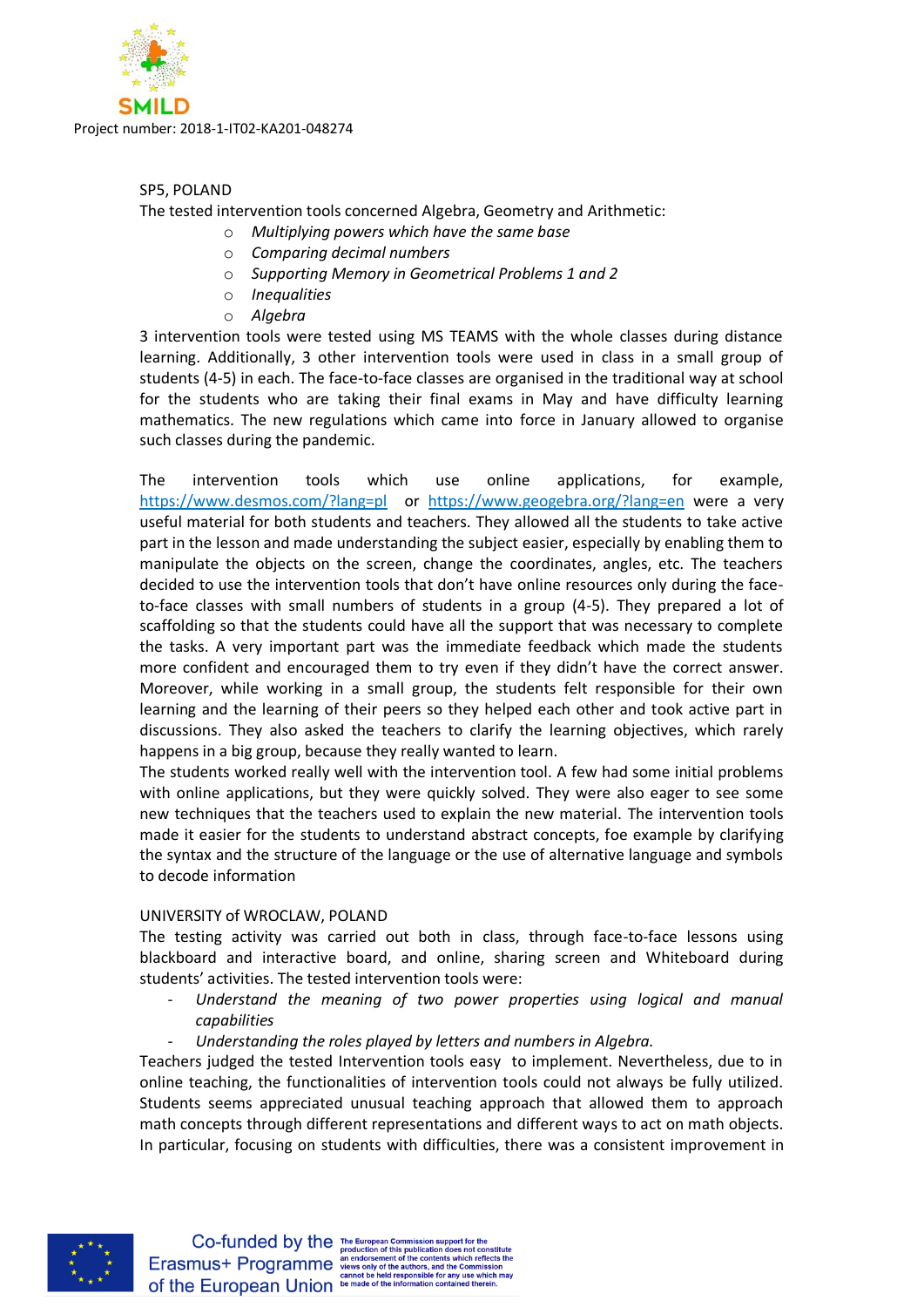

learning. In fact, the step-by-step explanation, with graphic elements, better showed the mathematical problem, its complexity and allowed students to design the solution process.

# <span id="page-7-0"></span>**3. Observation indexes**

Indexes are linked both to design criteria (that is to the theoretical framework references) and to the educational aims of the tool. Indexes were provided to all the teachers ingaged in testing activity through a common template (see annexes).

# <span id="page-7-1"></span>**3.1. Index linked to design criteria**

UNIVERSITY OF GENOVA, and Liceo Machiavelli, ITALY:

#### **About UDL principles guided the design of the intervention tool**

**Index 1:** the connections between the principles of UDL and the activities in the intervention tool were successful.

Teachers identified the UDL principles as effectives during the testing activity. More in details, they identified :

- multiple means of Engagement, in particular Recruiting intest;
- multiple means of Representation, in particular option for language and symbols;
- multiple means of Action and Expression, in particular option for executive function.

# **About FasMed principles**

**Index 2:** The connections between the FasMed model and the activities in the intervention tool were successful.

In particular, teachers identified the following FasMed strategies as most effective:

- clarifying learning aims and assessment criteria;
- providing feedbacks allowing students to improve hes/her learning;
- activating the students as resources for the others;
- activating the students as responsible for their own learning.

Only in few cases The FasMed strategy "activating the students as resources for the others" wasn't effective. As matter of fact, a teacher claimed: "Distance teaching did not encourage adequate discussion of the objectives and outcome of the activities". Thus, distance teaching can be an obstacle in order to put in place effective discussion among classmates. More generally, some teachers find some difficulties in:

putting in place collective discussions (when they used exclusively some platforms as Meet, for instance) due to the difficulties in management of each single working group. Thus, they find difficulties providing feedbacks to each working group and of each student;

activating students as resources for others (sometimes, not all students of the group worked collaboratively) ;

activating the students as responsible for their own learning. When technical difficulties emerged, students often gave up.

#### INSTITUTO POLITÉCNICO DE BRAGANÇA, BRAGANÇA, PORTUGAL

After analysing the document with the observation indexes linked to design criteria and to the educational aims of the tools, teachers concluded that there was a successful connection between the **principles of UDL** and that the implementation was effective.

It was expected that these activities would provide an opportunity to work the student's self-regulation and persistence (UDL principle Engagement) as well as the skill of decoding

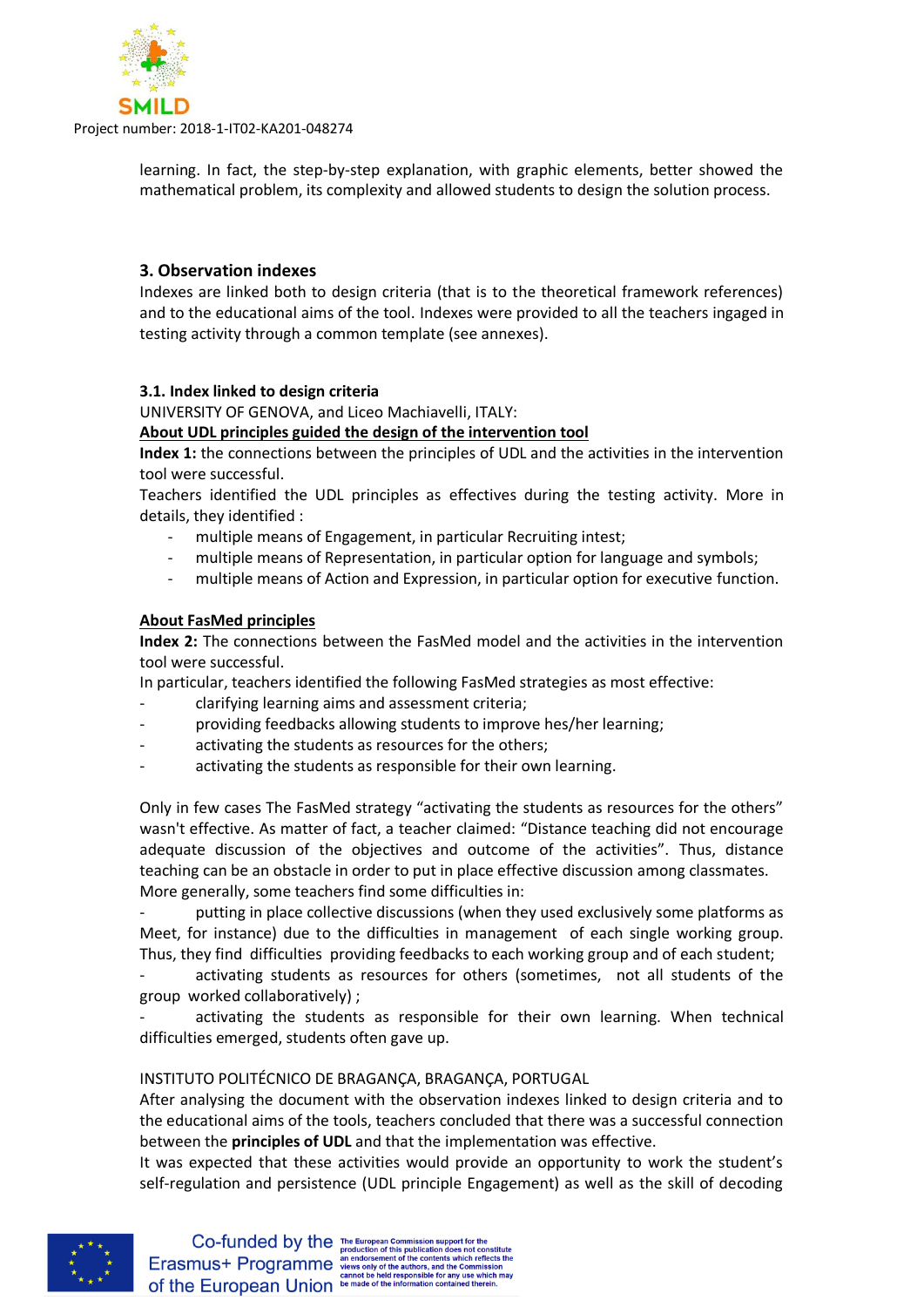

mathematical language and symbols and activating background knowledge about algebraic expressions and manipulation of variables (UDL principle Representation) and the results proved that the implementation was effective to overcome math difficulties identified through the B2 questionnaire. The instructions given by the teacher were understood by the students and the use of materials provided visualization and manipulation. The activities played the role of cognitive training and this allowed students to start using representations of algebraic concepts and to place and retrieve them from long term memory in an effective way. The fact that we used activities with manipulative materials recruited students' interest and minimized threats and distractions.

About the **FasMed principles,** the involved teachers considered that the connections between the FasMed model and the activities in the intervention tool were successful.

The teachers promoted and guided a discussion among the students, asking questions, in order to conceptualize the idea of variable and of expression with variables. The discussion that arised throughout the experience of manipulating the materials allowed the teacher to informally evaluate the students' comprehension and progress and to provide them feedback, therefore allowing formative assessment. Throughout the discussion, other strategies were activated since students were able to intervene in order to express their doubts (thus becoming owners of their own learning) or to give explanations to their mates (thus becoming resources for their peers).

#### SP5, POLAND

#### **About UDL principles that guided the design of the intervention tool**

**Index 1:** there was a successful connection between the principles of UDL and the activities in the intervention tool.

The UDL principles that were particularly successful are the following:

- activating background knowledge
- offering alternative language and symbols to decode information
- clarifying vocabulary and symbols
- facilitating personal coping skills and strategies
- supporting the decoding of text, mathematical notation, and symbols

#### **About FasMed principles**

**Index 2:** there was a successful connection between the FasMed model and the activities in the intervention tool**.** The most effective FasMed strategies that have been used in the activities:

- providing feedback which allows students to know if they are making progress and informs them what can be done to improve learning
- rephrasing with scaffolding, which guides students' work much more efficiently and offers necessary support
- activating students as instructional resources for one another, thanks to which students could teach each other and gain more confidence

#### UNIVERSITY of WROCLAW, POLAND

#### **About UDL principles that guided the design of the intervention tool**

**Index 1:** the connections between the principles of UDL and the activities in the intervention tool were successful. Teachers identified some UDL principles during the testing activity:

- Students' Engagement, in particular Recruiting their intest;
- Different means of Representation, in particular option for language and symbols;

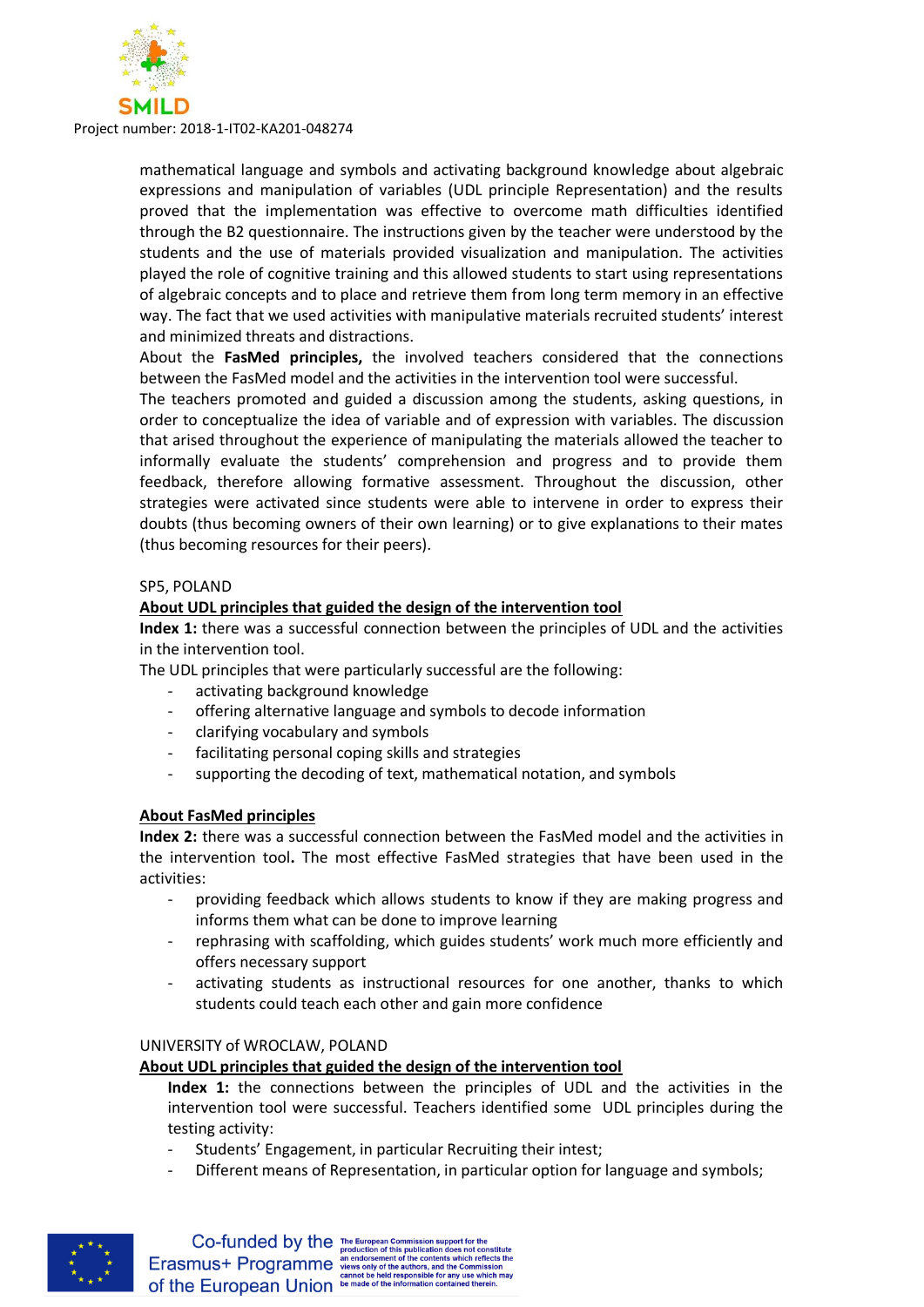

Differents ways of Action and Expression.

# **About FasMed principles**

**Index 2:** The connection between the FasMed model and the activities in the intervention tool was effective. In particular:

- providing feedback, which allows students to know if they are making progress and informs them what can be done to improve learning
- activating students as instructional resources for one another, thanks to which students could teach each other and gain more confidence.

# <span id="page-9-0"></span>**3.2 Index linked to the educational aims of the tool**

UNIVERSITY OF GENOVAand Liceo Machiavelli, ITALY:

#### **About Educational aims of the tool**

**Index 3**: findings show that the used intervention tools were effective with respect to the educational aims at issue.

# **About Difficulties identified through the B2 questionnaire**

**Index 4**: The intervention tools were effective to overcome the difficulties identified through the B2 questionnaire and in particular, they were effective to overcome some difficulties of students with MLD (for instance, concering algebraic transformation of inequalities, or transcoding process).

#### INSTITUTO POLITÉCNICO DE BRAGANÇA, BRAGANÇA, PORTUGAL

About the educational aims that were considered, the tested intervention tools were effective.

The difficulties identified in B2 to which the first intervention tool (*Playing with variables and algebraic expressions***)** is directed are the simplification of algebraic expressions and the role of a variable in such an expression. B2 has several such questions, where the student is asked to simplify an algebraic expression (as is the case of questions 9 and 31) or the variable in an expression is to be replaced by a given number (for example, questions 11, 22 and 23).

Such kind of questions that fall into the domain of Algebra require that the student identifies terminology (as denominator and numerator), retrieves numerical facts and performs calculations, all skills under the Memory domain.

The difficulty identified in B2 to which the second intervention tool (*Scales, weights and first degree equations***)** is directed is solving degree 1 equations that are the core of questions like 'if a is equal to 3, what is the value of 2a+1?'(question 22 in B2).

Considering the results of the monitoring tools, we conclude that the intervention tools were effective to overcome the mentioned difficulties.

#### SP5, POLAND

#### **About Educational aim of the Tool**

**Index 3**: Findings show that the tested intervention tools were effective with respect to the educational aims at issue.

All the tested intervention tools achieved their educational aims and allowed teachers to improve students' knowledge and skills, even though some of them are low achievers and struggle with new material.

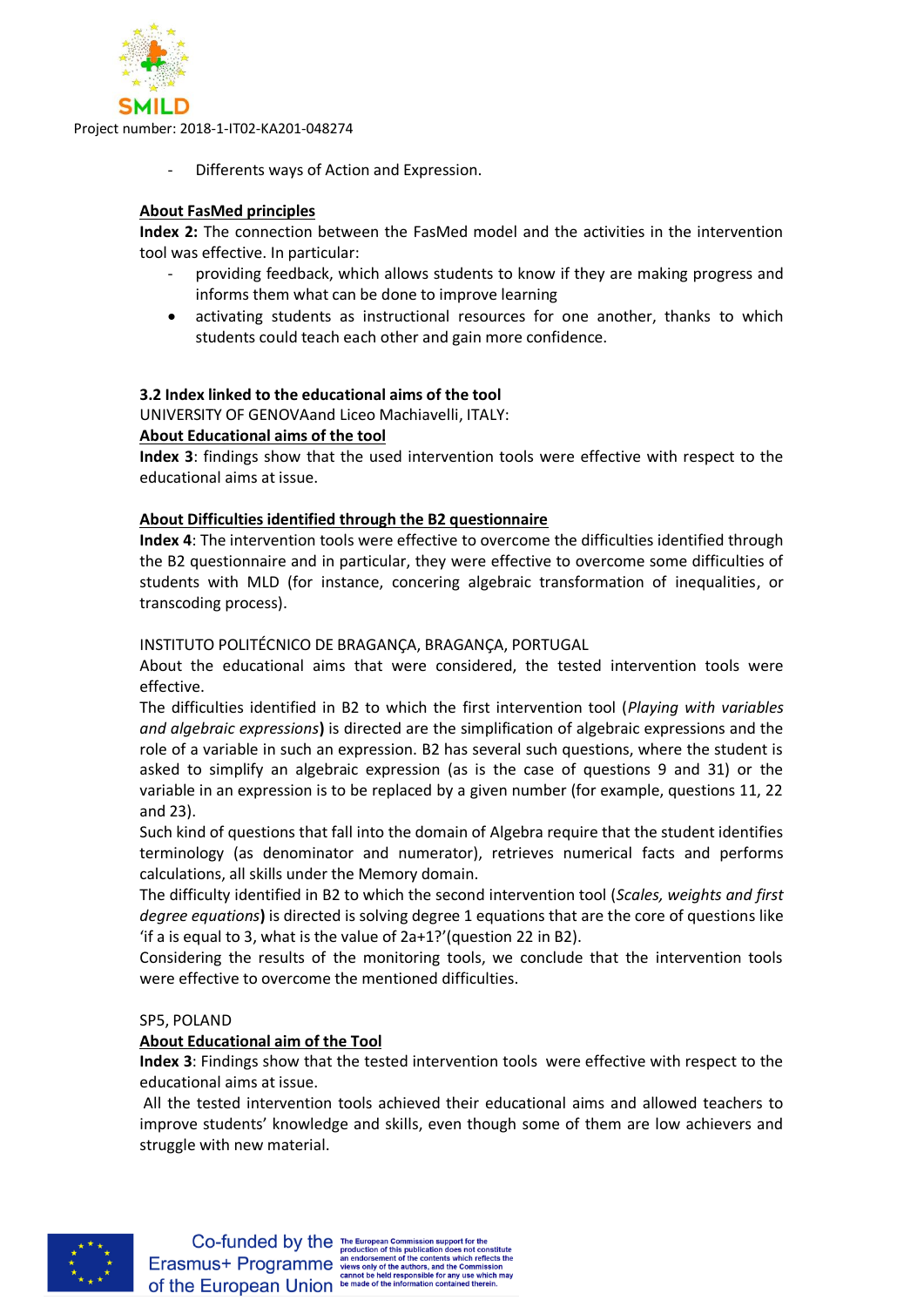

#### **About Difficulties identified through the B2 Questionnaire**

**Index 4:** The tested intervention tools allowed overcoming difficulties identified through B2 questionnaire:

- grasping mathematical concepts, ideas and relations
- interpreting and using spatial organization of representations of mathematical objects
- placing numbers on a number line
- interpreting graphs and tables

# UNIVERSITY of WROCLAW, POLAND

Findings show that the used intervention tools were effective with respect to the educational aims at issue and they allowed overcoming the difficulties identified through the B2 questionnaire (above all, reasoning in Algebra, Arithmetic and sometimes in Geometry). They were effective to overcome difficulties of students with MLD or low achievers in math about, for instance, concering algebraic transformation or decomposition into prime factors. The tested intervention tools acted through a transcoding process which allowed students to move from symbolic expressions , towards arithmetic example and also a visuo-spatial frame in order to construct meaning for the algebraic expressios and their symbolic manipulation. For instance, the visuo-spatial frame of  $x^2$  was represented through the Construction of a square of side 2 starting from a segment of length x=2 in Geogebra

# <span id="page-10-0"></span>**4. Analysis**

After testing the intervention and monitoring tools developed in order to address learning difficulties in learning mathematics, it is important to analyse and reflect on the results.

About design of activities, we observe that the models of reference ( UDL for inclusion and the FasMed approach for formative assessment) are effective to reach both inclusion aim and formative assessment aim.

Moreover, findings allow us to claim that Intervention tools are effective in teaching and learning process of students with MLD because they allow them overcoming their specific difficulties.

Related to this, findings show the importance of identification of difficulties in math for students, and above all for students with MLD. This highlighted the importance of B2 questionnaire. But also, this allows teachers to draw learning profiles for students, which are functional to the design of effective intervention tools.

More generally, SMiLD project provides teachers with intervention tools useful in teaching and learning processes but also the Guidelines to design effective and inclusive educational activities addressed to their own classes, their own students and the difficulties of each students. In other words, findings show that SMiLD project provide teachers of effective intervention tools, monitoring tools and also keys theoretical element tyo design inclusive activities.

To go into details with the findings analysis, we can focus on the kind of most frequently used intervention tools, their design caractheristics with respect to the aim of inclusion and to their connections with the FasMed model in order to design formative assessment activities.

The intervention tools focusing on Algebra that exploit DESMOS application, was the most frequently used in the testing activities. Among these, "Marbleslide: lines" and "Match my line". These activities engage memory, reasoning, visua-spatial cognitive approaches and aks students to translate algebraic information in different codes (such as algebraic code, visual

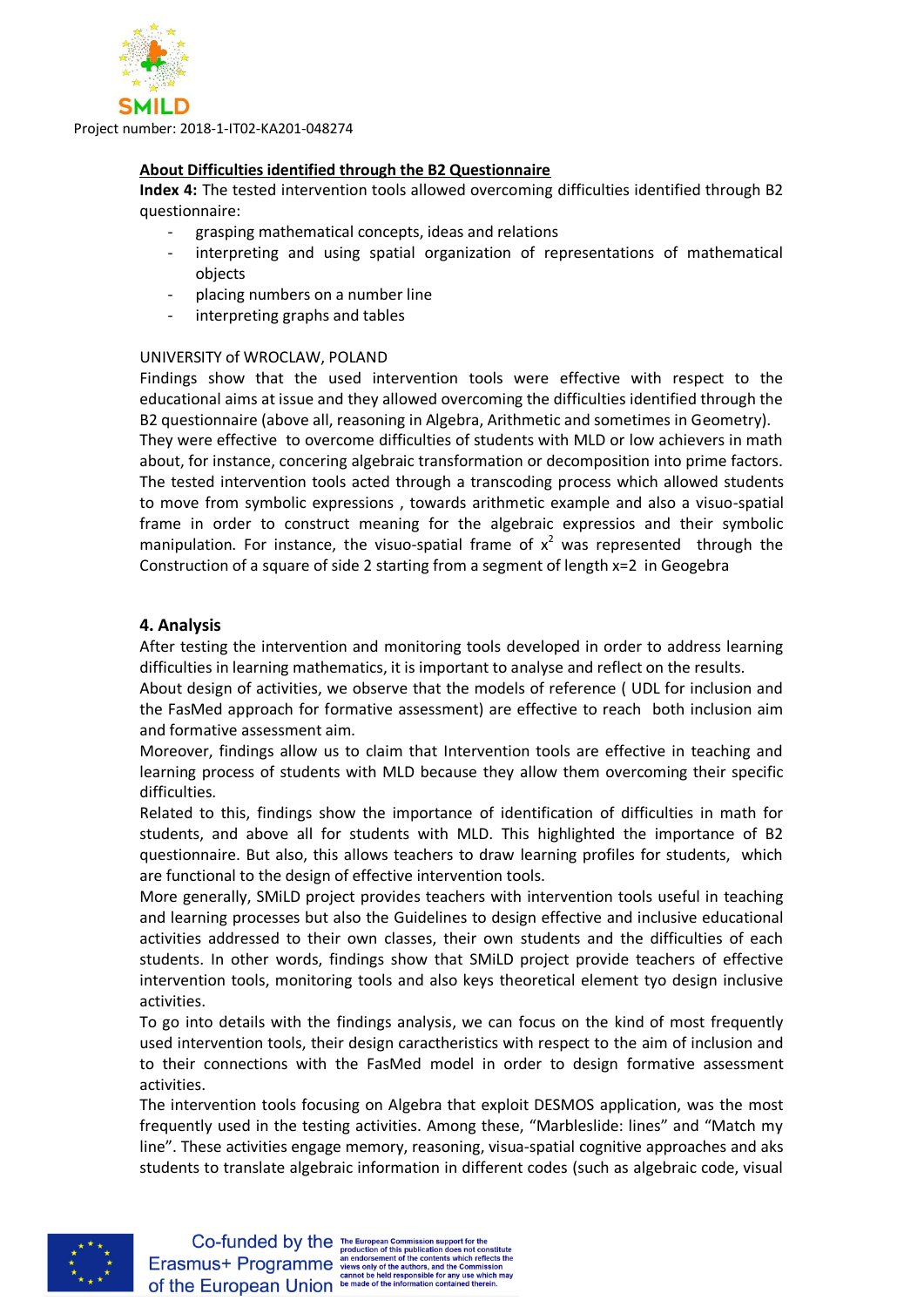

code in cartesian plane, mouvements on the cartesian plane by dimanic representantions ). For instance, "Marbleslide: lines" activity was effective to teach and learn the lines, approaching them both as graph in Cartesian plane and as equations in algebraic simbols. In particular, the tasks have allowed all the students of the class (also students with MLD, lower achievement in math or difficulties in math) to connect algebraic expression to the graph of the line in the Cartesian Plane.

For this, teachers claims that this intervention tools are inclusive.

Indeed, As far as it concerns the connections between the principles of UDL and the tasks in the tested intervention tools, most teachers declare principles especially effective are:

Provide multiple means of Engagement, in particular Recruiting intest;

- Provide multiple means of Representation, in particular option for perception;

Provide multiple means of Action and Expression, in particular option for physical action (in the intervention tools mentioned, the physical action is mediated by the action on mouse).

For instance, in "Marbleslide: lines" students have to transform equation of lines so that the marbles go through the stars

(https://teacher.desmos.com/activitybuilder/custom/566b31734e38e1e21a10aac8?lang=it) Students can test their ideas by launching the marbles and have a chance to revise before trying the next challenge. This modality of interaction with in the technological environment "Provide students multiple means of Engagement", and, in particular , as teachers claimed, it seems to "recruit their interest" .

In "marbleslide: lines" studets are asked to read information about line in different codes (algebraic and graphical). This affers students multiple means of representattion of the line and it provides them of multiple means of action on the line and of communication as well. Thus, teachers judges activities with "Marbleslide:line" as inclusives.

These caracteristics have been identibied by teachers in all the aintervention tools considered for testing activity which use DESMOS as technological support and educational environment.

As far as it concerns the math contents and the way to integrate the intervention tools on the daily teaching-learning activities, we describe a teacher' s behaviour who suggests the Marbleslides activity after working a few lessons on the concept of function. To do this, she started with tasks asking to write the analytic expression of the function modeling a problem. Therefore the teacher started with an intuitive approach to move towards the formalization of the problem in algebraic simbols. At the moment she defined, both the function and direct and inverse proportionality. In order to introduce the linear function, she proposed an exercise quite familiar to the students and then she formalized it by showing them the equation of the line. She introduced m and q but she have not explained their geometrical meaning because it was the aim of the activities in Merbleslides (DESMOS). This is an example of how the activities provided with DESMOS have been integrated by teachers in their math lessons with the aim of perform the testing activity.

As far as it concerns the connections between the FasMed model and the activities in the intervention tools, teachers declare the following Formative assessment strategies have been mainly adopted :

- providing feedbacks allowing students to improve hes/her learning;
- activating the students as responsible for their own learning.

In particular the last point, is the most difficult to maintain in distance teaching modality, above all for students with MLD or low achievment in math or diffficulties in math. For this reason, once again, teachers preferred activities with DESMOS in order to activate students in their own learning supporting their interest.